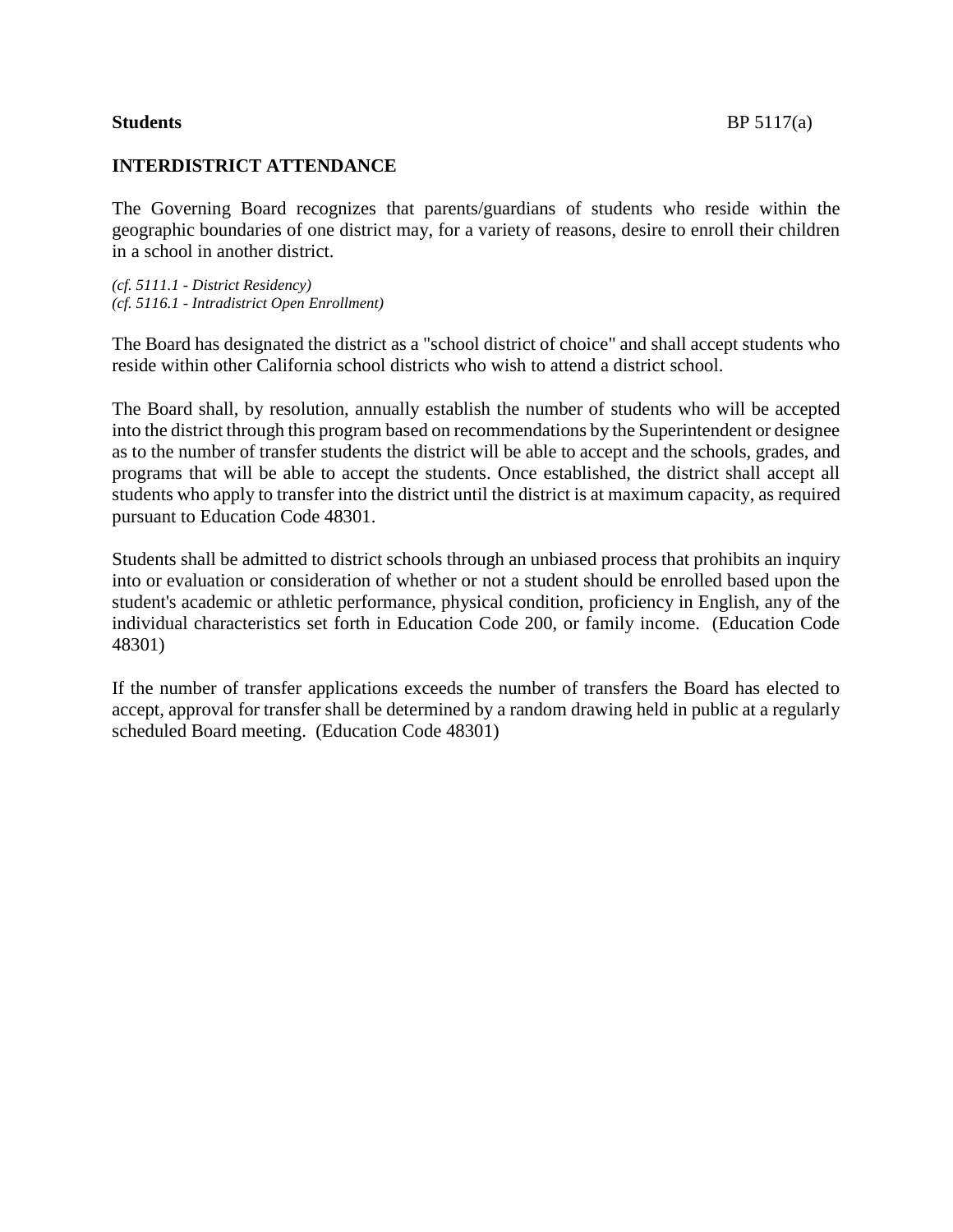### **INTERDISTRICT ATTENDANCE** (continued)

Because the district admits students in accordance with the school district of choice program, the Superintendent or designee shall not admit students based on individual interdistrict attendance permits pursuant to Education Code 46600-46610 except under extraordinary circumstances.

The Superintendent or designee shall keep an accounting of all requests for admittance and a record of their disposition, including, but not limited to, all of the following: (Education Code 48313)

- 1. The number of requests granted, denied, or withdrawn and, for denied requests, the reason for the denial
- 2. The number of students transferred into and out of the district pursuant to this program
- 3. The race, ethnicity, gender, self-reported socioeconomic status, eligibility for free or reduced-price meals, and the district of residence for each student transferred into or out of the district pursuant to this program
- 4. The number of students transferred into or out of the district pursuant to this program who are classified as English learners or students with disabilities
- 5. As applicable, the number of students described in items #3 and 4 above who are provided transportation assistance to a district school or program, and the total number of students provided transportation assistance, pursuant to the school district of choice program

The Superintendent or designee shall report to the Board, at a regularly scheduled meeting, the information specified in items #1-5 above. No later than October 15 of each year, the Superintendent or designee shall provide the same information for the current school year, as well as information regarding the district's status as a school district of choice in the upcoming school year, to each geographically adjacent school district, the county office of education, and the Superintendent of Public Instruction. (Education Code 48313)

The district's compliance with specified program requirements shall be reviewed as part of the annual district audit conducted pursuant to Education Code 41020. (Education Code 48301)

*(cf. 3460 - Financial Reports and Accountability)*

# **Transportation**

The district shall not provide transportation beyond any school attendance area. Upon request of a student's parent/guardian, the Superintendent or designee may authorize transportation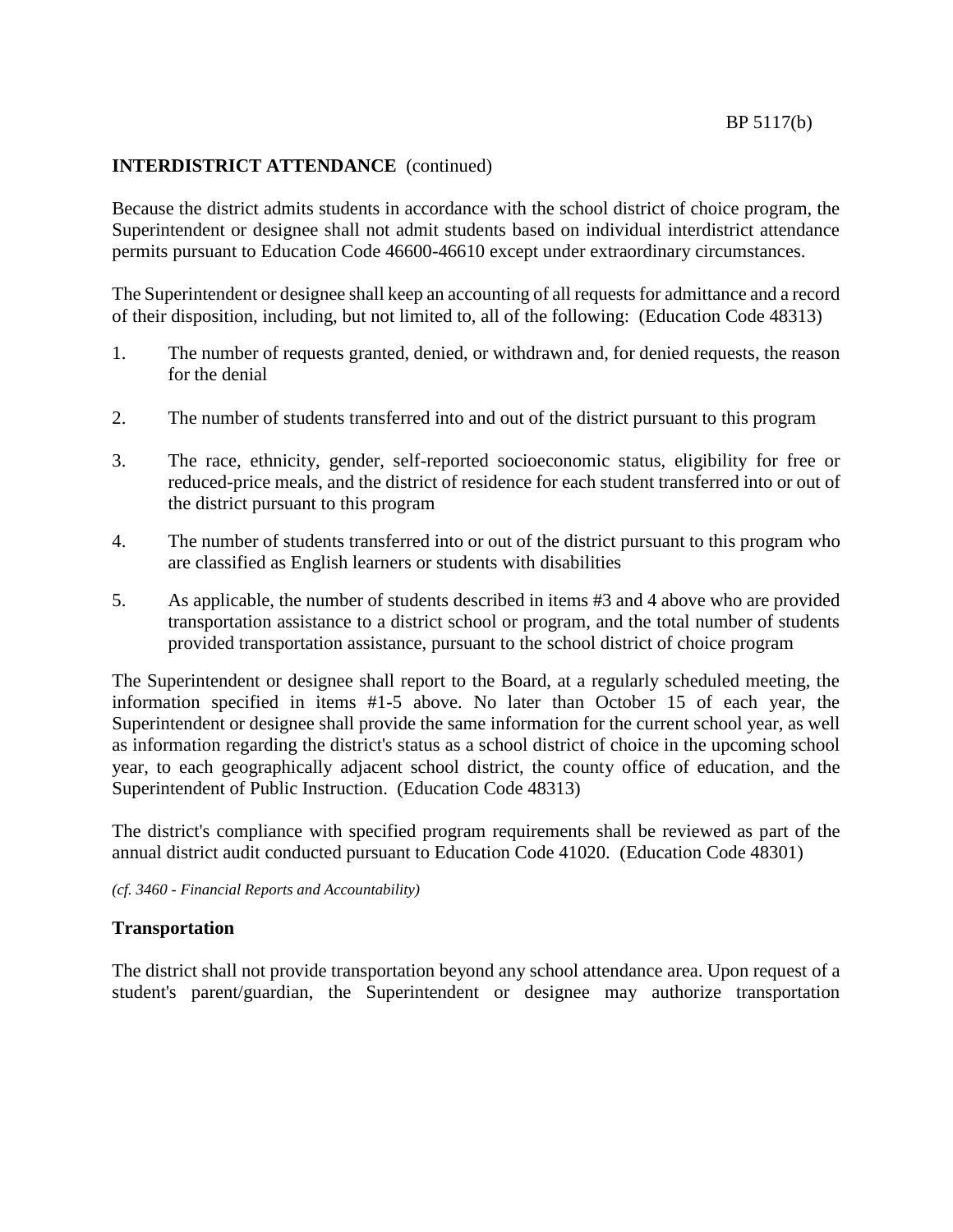#### **INTERDISTRICT ATTENDANCE** (continued)

for an interdistrict transfer student to and from designated bus stops within the attendance area of the school that the student attends if space is available.

*Legal Reference:*

*EDUCATION CODE 41020 Annual district audits 46600-46610 Interdistrict attendance agreements 48204 Residency requirements for school attendance 48300-48317 Student attendance alternatives, school district of choice program 48900 Grounds for suspension or expulsion; definition of bullying 48915 Expulsion; particular circumstances 48915.1 Expelled individuals; enrollment in another district 48918 Rules governing expulsion procedures 48980 Notice at beginning of term 48985 Notices to parents in language other than English 52317 Regional occupational center/program, enrollment of students, interdistrict attendance CALIFORNIA CONSTITUTION Article 1, Section 31 Nondiscrimination on the basis of race, sex, color, ethnicity, or national origin ATTORNEY GENERAL OPINIONS 87 Ops.Cal.Atty.Gen. 132 (2004) 84 Ops.Cal.Atty.Gen. 198 (2001) COURT DECISIONS Walnut Valley Unified School District v. the Superior Court of Los Angeles County, (2011) 192 Cal.App.4th 234 Crawford v. Huntington Beach Union High School District, (2002) 98 Cal.App.4th 1275*

*Management Resources:*

*WEB SITES CSBA: http://www.csba.org California Department of Education: http://www.cde.ca.gov*

Policy adopted: 5/8/19

# First Reading: 4/10/19 BASS LAKE JOINT UNION ELEMENTARY SCHOOL DISTRICT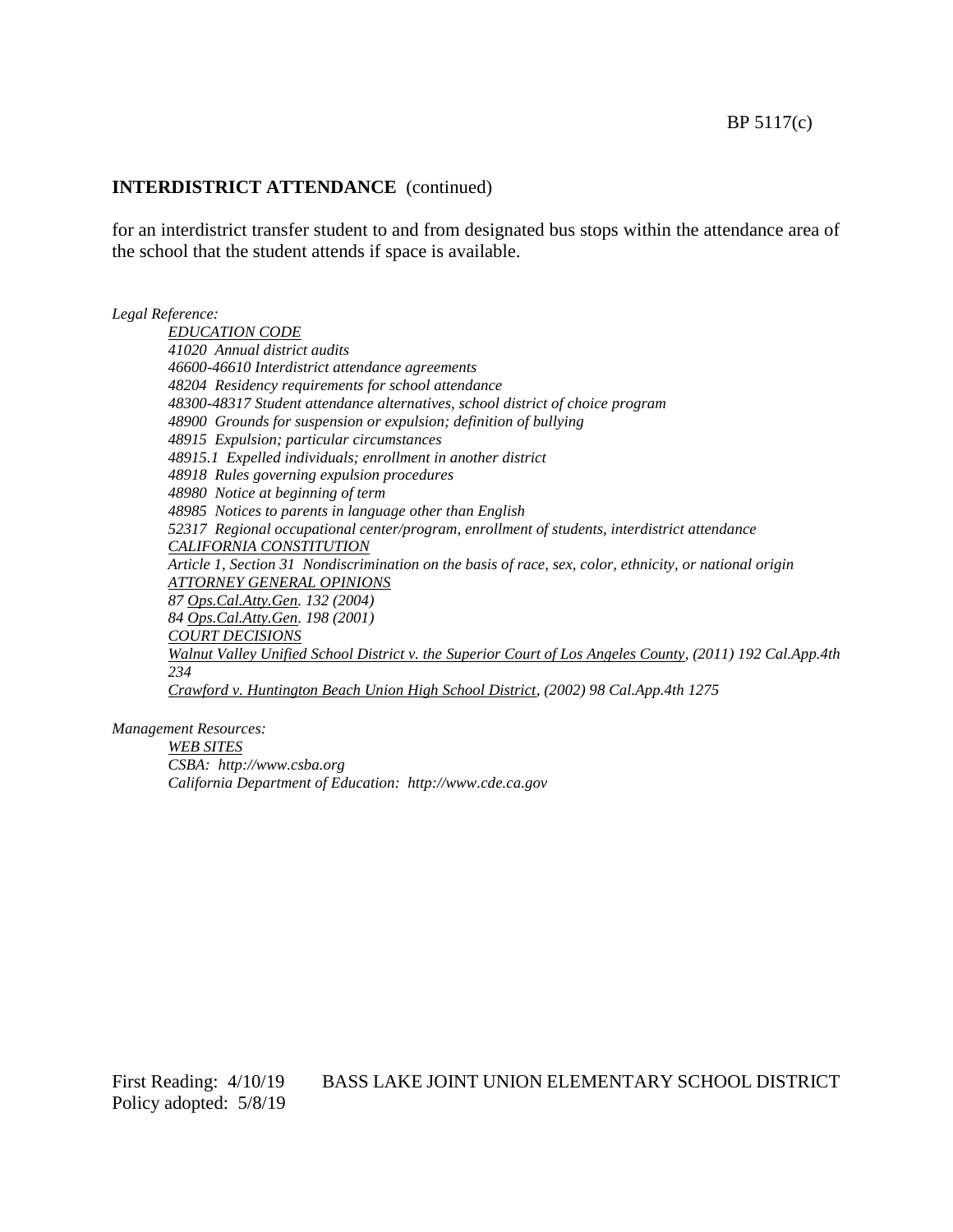# **INTERDISTRICT ATTENDANCE**

### **School District of Choice Program**

The Superintendent or designee shall communicate with parents/guardians regarding transfer opportunities under the school district of choice program. Communications sent to parents/guardians shall be available in all languages for which translations are required pursuant to Education Code 48985, shall be factually accurate, and shall not target particular neighborhoods or individual parents/guardians on the basis of a child's actual or perceived academic or athletic skill or any other personal characteristic. (Education Code 48301, 48980)

The Superintendent or designee shall also make public announcements regarding district schools, programs, policies, and procedures, including transportation options if applicable, during the enrollment period. (Education Code 48312)

The Superintendent or designee may hold informational meetings on the district's current educational programs, so that parents/guardians can provide input to the district on methods to improve current programs and make informed decisions regarding their children's education. (Education Code 48302)

The process for student transfers into the district under the school district of choice program, including, but not limited to, any applicable form, the timeline for a transfer, and an explanation of the selection process, shall be posted on the district's web site. (Education Code 48301)

*(cf. 1113 - District and School Web Sites)*

Parents/guardians shall submit applications for interdistrict attendance to the district office before January 1 of the school year preceding the school year for which the student is requesting to be transferred. The application deadline may be waived upon agreement between the district and the student's district of residence. (Education Code 48308)

The application deadline shall not apply to an application requesting a transfer if the parent/guardian with whom the student resides is enlisted in the military and was relocated by the military within 90 days prior to submitting the application. (Education Code 48308)

*(cf. 6173.2 - Education of Children of Military Families)*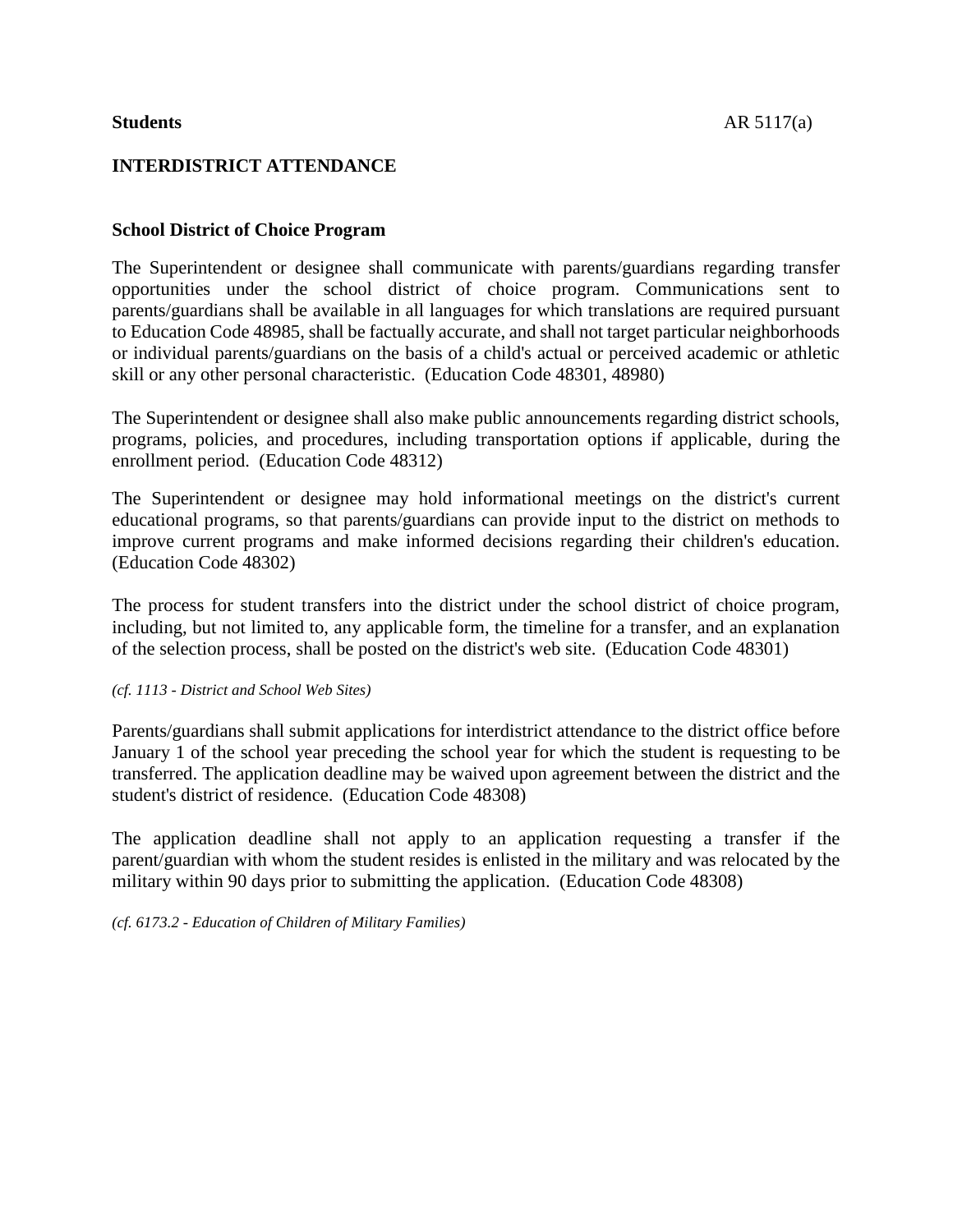### AR 5117(e)

#### **INTERDISTRICT ATTENDANCE** (continued)

Any existing entrance criteria for specialized schools or programs shall be uniformly applied to all applicants. (Education Code 48305)

The district may deny a transfer into the district under the school district of choice program if the transfer would require the district to create a new program to serve that student, except that the district shall not reject the transfer of a student with disabilities or an English learner. (Education Code 48303)

Whenever the number of transfer applications exceeds the number of interdistrict transfers that may be accepted as annually determined by the Governing Board, students accepted for transfer shall be selected by a random drawing held in public at a regularly scheduled Board meeting before February 15 of the school year preceding the school year for which the transfer is sought. (Education Code 48301)

Priority for transfer under the school district of choice program shall be granted as follows: (Education Code 48306)

- 1. First priority shall be given to siblings of students already in attendance in the district.
- 2. Second priority shall be given to students eligible for free or reduced-price meals.

#### *(cf. 3553 - Free and Reduced Price Meals)*

3. Third priority shall be given to children of military personnel.

No later than February 15 of the school year preceding the school year for which the student is requesting to be transferred, the Superintendent or designee shall notify the parent/guardian in writing whether the application has been provisionally accepted or rejected or of the student's position on any waiting list. (Education Code 48308)

If a student's application for transfer is accepted, the Superintendent or designee shall so notify the student's district of residence no later than February 15 of the school year preceding the school year for which the student is requesting to be transferred. (Education Code 48308)

The number of students accepted for transfer into the district, by school and grade level, shall be reported to the district of residence on or before February 15. (Education Code 48308)

If a student's application is denied, the Superintendent or designee shall notify the student's parents/guardians that the number of students requesting to transfer exceeded the district's capacity and that the student was not selected during the random drawing. Such determination shall be accurately recorded in the minutes of the Board meeting at which the determination was made. (Education Code 48308)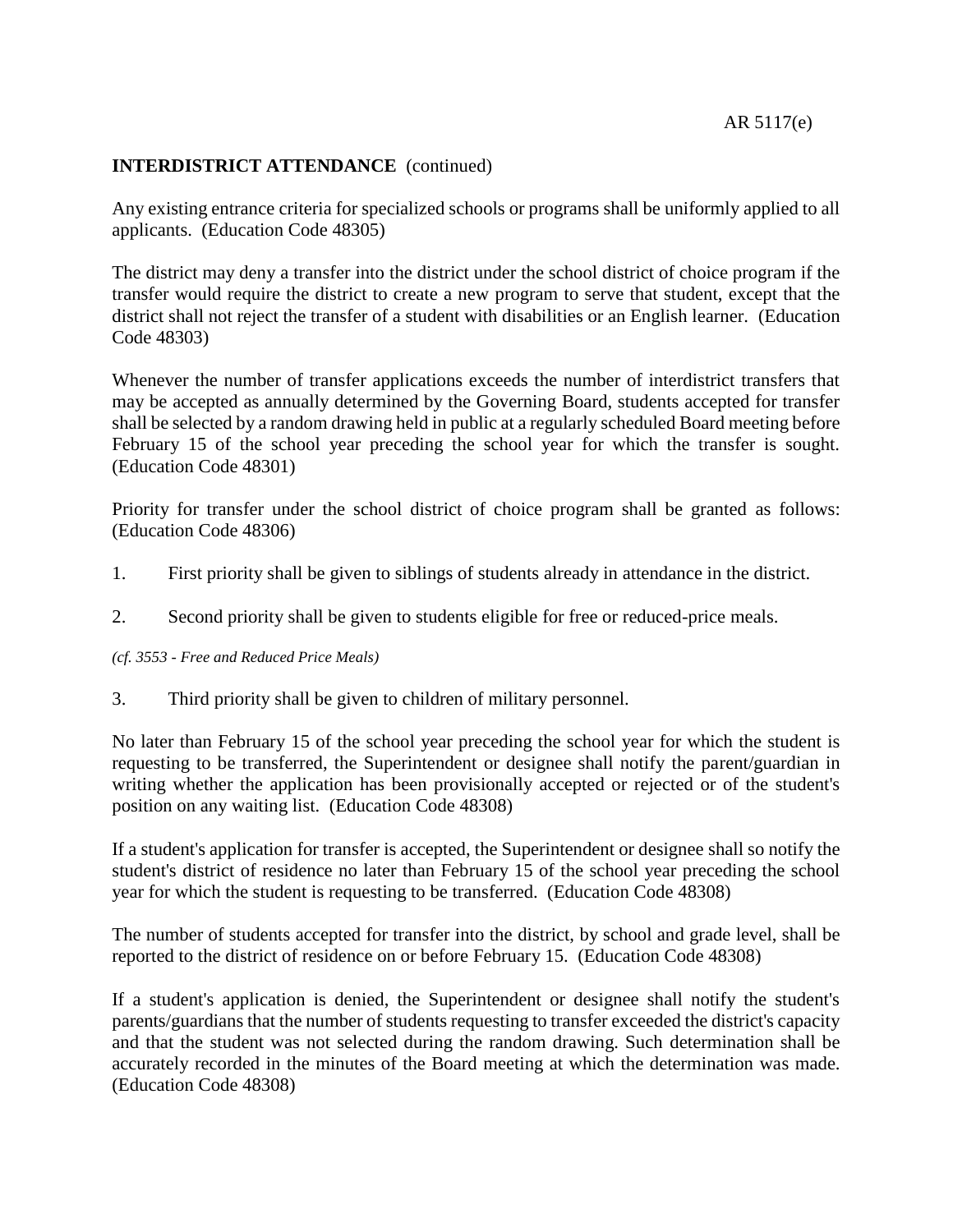#### AR 5117(f)

#### **INTERDISTRICT ATTENDANCE** (continued)

#### *(cf. 9324 - Minutes and Recordings)*

For a student whose parent/guardian was relocated by the military less than 90 days prior to the submission of the application, the district shall make a final decision to accept or reject the application within 90 days of its receipt. If the student's application has been submitted less than 90 days prior to the beginning of the school year, then the district shall accept or deny the application before the school year begins. Upon acceptance, the student may immediately enroll in a district school. (Education Code 48308)

Vacancies may be filled from the waiting list until May 1 of the school year preceding the school year for which students are requesting to be transferred. (Education Code 48308)

The final number of students enrolled in the district through the school district of choice program, by school and grade level, along with the names of the students, shall be reported to the district of residence on or before May 2. (Education Code 48308)

Students admitted through the school district of choice program are deemed to have fulfilled district residency requirements pursuant to Education Code 48204. (Education Code 48301)

*(cf. 5111.1 - District Residency) (cf. 5116.1 - Intradistrict Open Enrollment)*

Final acceptance of the transfer is applicable for one school year and shall be renewed automatically each year unless the Board, by adoption of a resolution, withdraws from participation in the program and no longer accepts transfer students from other districts. (Education Code 48308)

Even if the district withdraws from participation in the program, students who attended or received a notice of acceptance into the district before the Board's resolution of withdrawal shall be permitted to attend school in the district, and admitted high school students may continue attending school in the district until they graduate from high school. (Education Code 48307, 48308)

The district may accept any completed coursework, attendance, and other academic progress credited to an accepted student by any district(s) the student has previously attended and may grant academic standing to the student based upon the district's evaluation of the student's academic progress. (Education Code 48309)

#### *(cf. 6146.3 - Reciprocity of Academic Credit)*

The district may revoke a student's enrollment if the student is recommended for expulsion pursuant to Education Code 48918. (Education Code 48309)